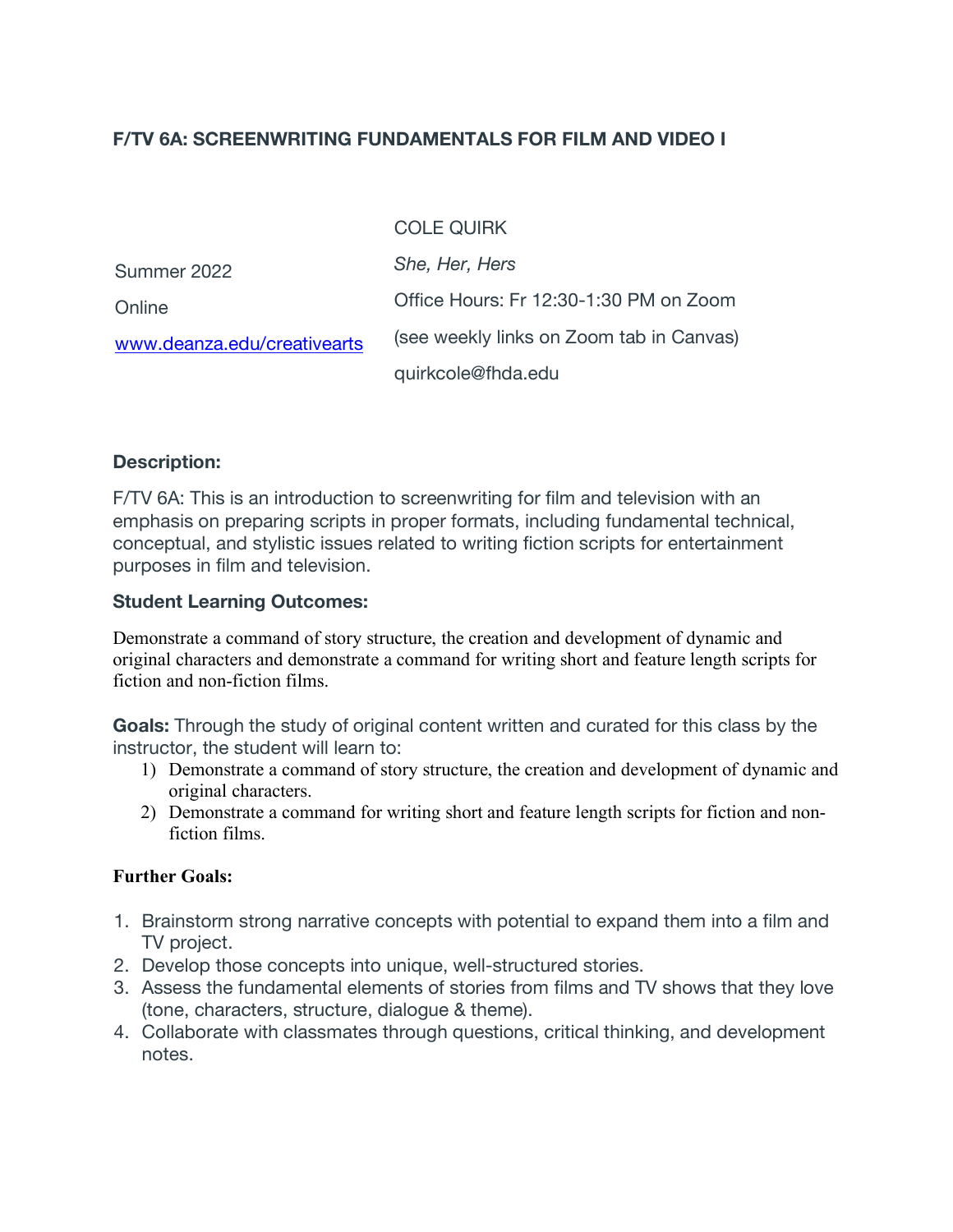Producers, development executives, directors, and writers gain practical experience adapting and developing their own stories for motion pictures and television, starting with developing a short film. Emphasis is placed on studying dramatic structure, learning techniques that strengthen character development, and understanding the importance of collaboration with writers. You are called upon to give feedback, receive notes, and actively participate in online class discussions and the writing process. You also learn how to assess the marketplace by determining what network and studio executives are looking for, as well as the best way to quickly and effectively pitch an idea, starting with crafting the logline. You will submit written works in progress for critiques. At the end of the course, you have honed your storytelling craft by writing an original short story script developed in class.

**Methods:** Assigned readings, lectures, video screenings, online class discussions and workshops, with a focus on written work.

**Note:** Due to the nature of the course, the films, and the instructor, adult themes and language may be used. If you are sensitive, other classes might be worth exploring.

#### **Required Reading:**

You will be expected to read your classmate's work, read news articles, and screenplays linked from Canvas.

# **Optional Recommended Reading:**

The TV Showrunner's Roadmap: 21 Navigational Tips for Screenwriters to Create and Sustain a Hit TV Series

- **Author:** Neil Landau
- **Publisher:** Focal Press
- **Edition:** 2013
- **ISBN:** 0415831679

Great for those interested in focusing on TV story development and idea sustainability for a TV series.

Writing Movies for Fun and Profit: How We Made a Billion Dollars at the Box Office and You Can, Too!

- **Author:** Thomas Lennon and Robert Ben Garant
- **Publisher:** Touchstone
- **Edition:** 2012
- **ISBN:** 978-1439186763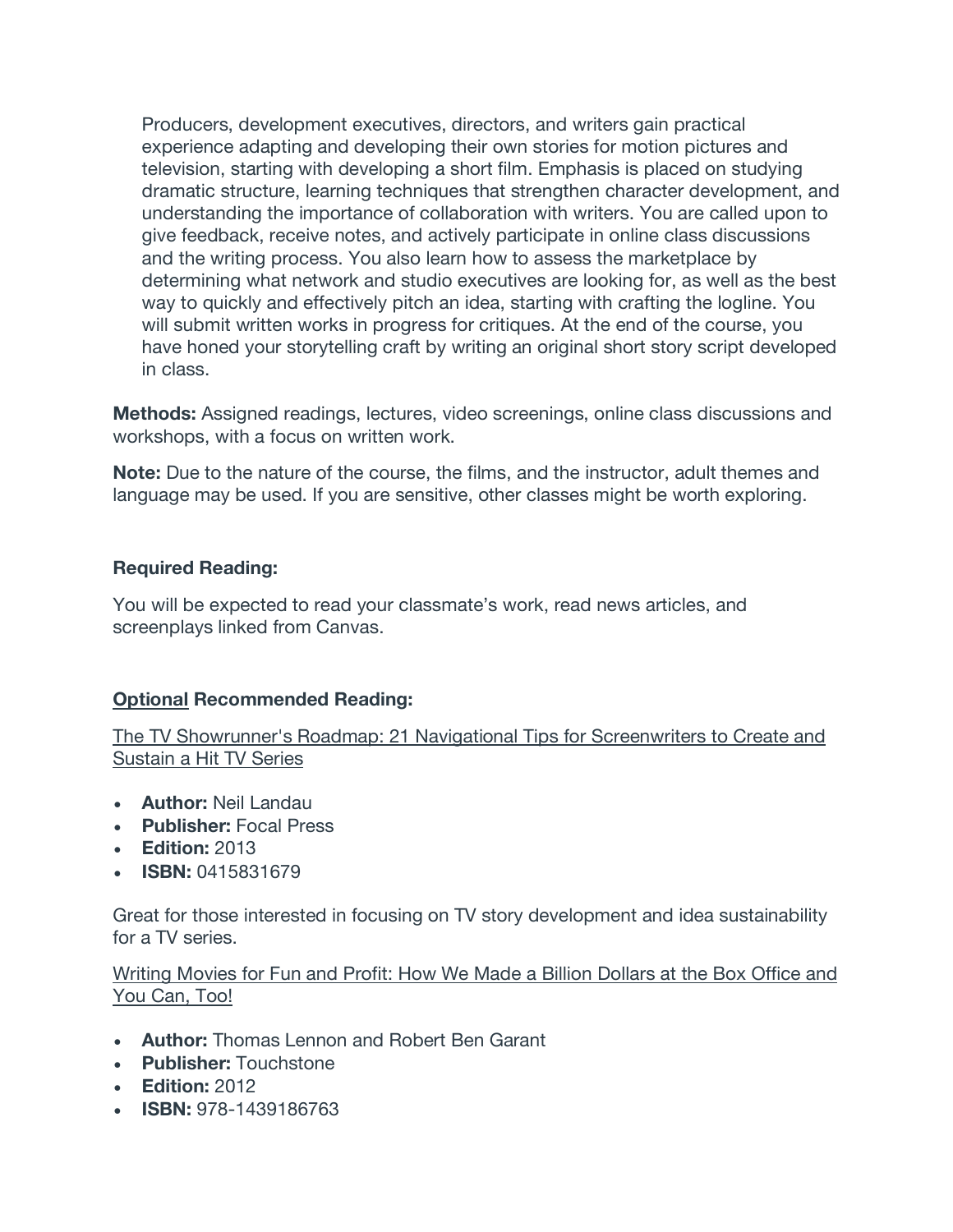A fascinating, humorous, and no-nonsense look at screenwriting from two successful screenwriters.

**Important Dates:** FINAL due 8/5 by midnight.

**Attendance & Policies:** This class is **asynchronous** and collaborative in nature. Each week's lesson and writing exercises lead into the next. In order to succeed, submitting all assignments by the due date is necessary.

**Netiquette**: The college will enforce all policies and procedures set forth in the *De Anza College Netiquette*

*Guidelines* (http://cpascott.com/netiquette%20guidelines.pdf?lbisphpreq=1). Any student disrupting the class may be asked to leave that class. Administrative follow-up may result.

**Add/Drop:** It is the student's responsibility to add, drop, or withdraw from the class in compliance with De Anza's deadlines & guidelines. Failure to do so will result in an "F."

**Academic Integrity:** Plagiarism is a serious offense and will not be taken lightly. Please refer to the De Anza Student Handbook section on Academic Integrity.

**Recording Policy**: To ensure compliance with the Family Education Rights and Privacy Act (FERPA), student recording of class lectures or other activities is prohibited without the explicit written permission of the instructor and notification of other students enrolled in the class section. Exceptions may be made for approved accommodations under the Americans with Disabilities Act. Recording of lectures and other class activities may be made by faculty to facilitate instruction, especially for classes taught remotely through Canvas. Participation in such activities implies consent for the student to be recorded during the instructional activity. Such recordings are intended for educational and academic purposes only. Course material developed by the instructor is the intellectual property of the instructor and cannot be shared publicly without his approval.

**Student Success Center:** Need help? De Anza's Student Success Center offers tutoring and workshops. Visit http://www.deanza.edu/studentsuccess (Links to an external site.) for hours and information.

Online resources available on

Canvas: https://deanza.instructure.com/enroll/MAF7Y8 (Links to an external site.) Students eligible for accommodations by Disability Support Services (DSS), please follow up to ensure that your accommodations have been authorized for the current quarter. If you are not registered with DSS and need accommodations, visit https://www.deanza.edu/dsps (Links to an external site.) for additional information.

**Grades are based on the following:**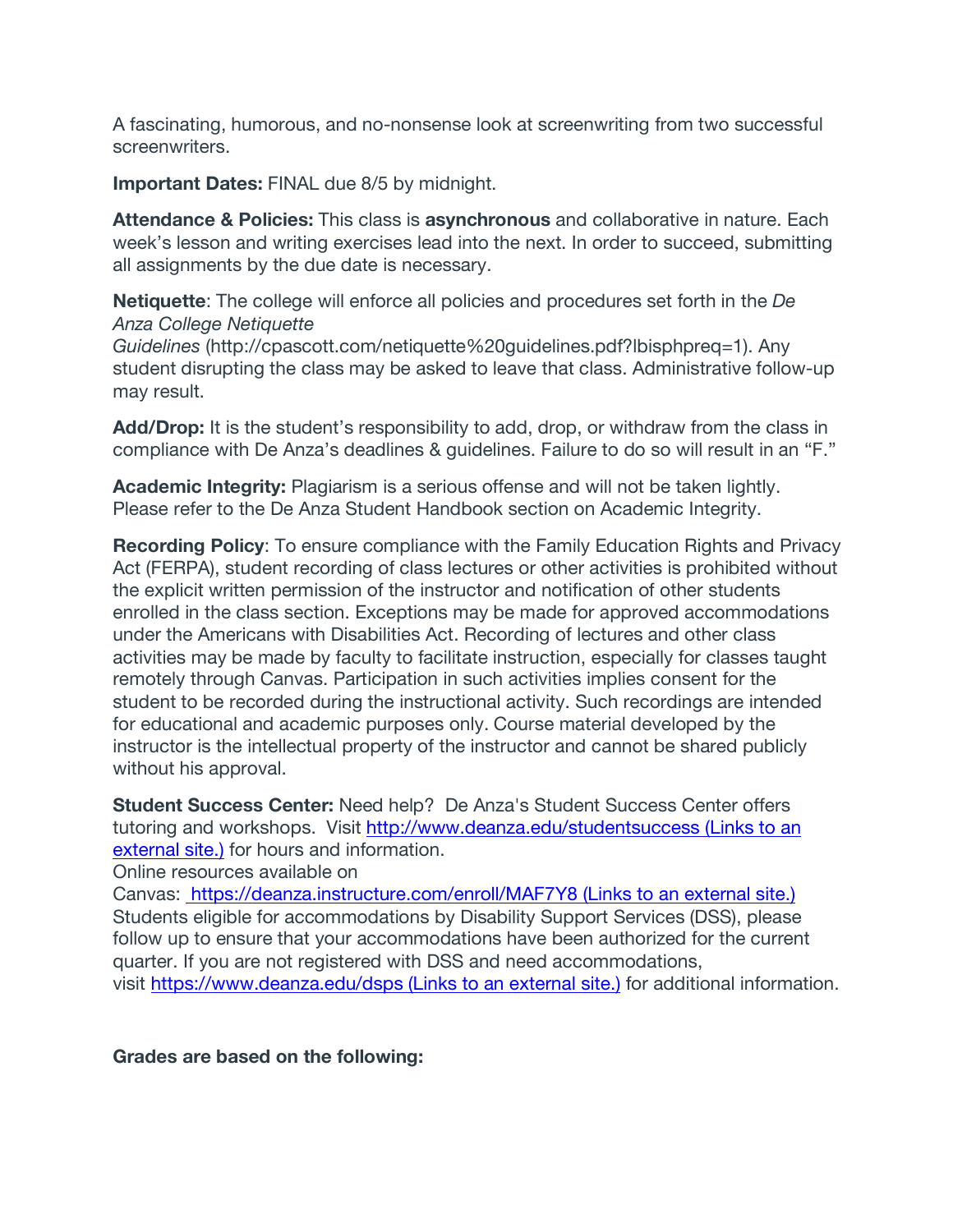Students must complete and deliver all assignments on time in order to receive full points. Because we are modeling real industry conditions, these are hard deadlines.

**\*There are no points for late assignments. If you have a legitimate reason that meeting a deadline is not possible, you must contact me at least 24 hours before the due date/time so we can work together for a potential due date extension.\***

\*It is your responsibility to check that the document uploaded is the correct assignment, and not blank.\*

10% Participation - Actively engaging in class discussions on Canvas. Once we get into writing, you will be expected to give constructive feedback to your peers.

25% Homework Assignments - Turning in weekly assignments completed and on time.

30% One Page Synopsis (MIDTERM) - A one-page synopsis of the original story idea chosen in class.

35% Script – The Opening Scene for the story developed in class (FINAL).

# **Scale (Based on Total Points Earned):**

97-100 = A+, 93-96=A, 90-92=A-, 87-89=B+, 83-86=B, 80-82=B-, 77-79=C+, 73-76=C

# **Rubric:**

*Screenplays will be assessed based on the following criteria:*

- Character: Do they have clear wants, goals, and flaws?
- Conflict: Is there conflict and does it escalate, propelling the story forward?
- Pacing and Tone: Do the scenes feel rushed? Too slow? Is the script evenly a comedy, drama, or the intended genre?
- Clarity: Is the script properly formatted? Is the story easy to track and follow?
- Overall: Do I stay emotionally engaged in the story and characters from start to finish? Does the story make me feel something?

# **SCHEDULE**

Class materials are posted **SATURDAY.**

Assignments are **DUE FRIDAY by midnight.**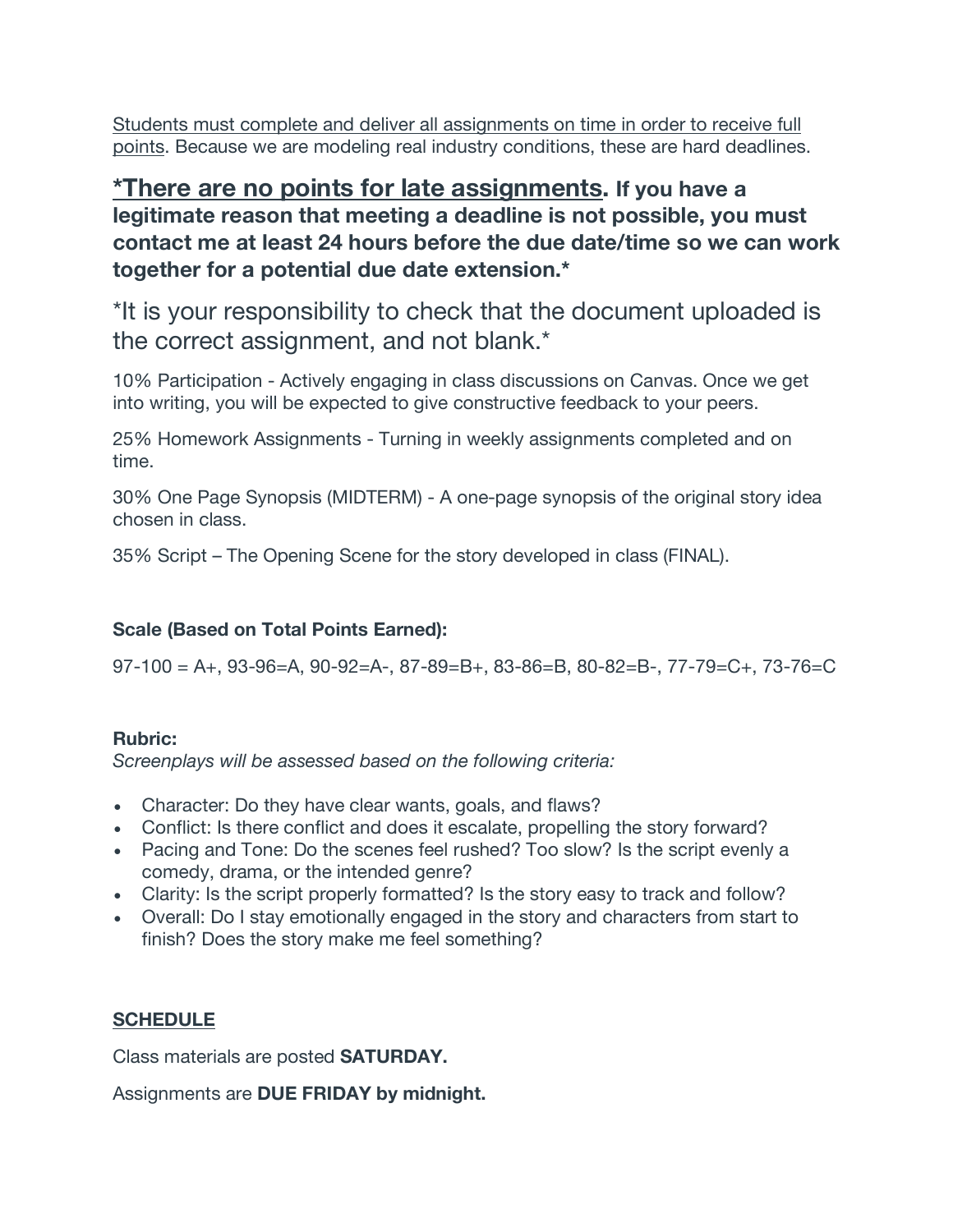Once we get into writing scenes and story documents, you will be required to read each other's assignments, providing encouraging and constructive feedback to your group members (which counts towards participation).

### **Class 1 - Week of 6/27**

Introduction and Course Overview

What is a Logline?

Story Genres

Generating Ideas

Working on a TV Show – What's it like? What are the roles of the support staff, and the writers, in a writer's room? How do you get a job on a TV show?

# *Homework:*

- 1. Submit 3 Loglines. One sentence each, can be two sentences if needed, with one logline having a personal connection to you.
- 2. Discuss on Canvas What is your favorite movie or an episode of your favorite TV show, and why?

# **Class 2 - Week of 7/4**

Crafting Active, Memorable Characters

Writing Natural Dialog and Subtext

Choosing your story. Why this Story? Why Now?

Hollywood Overview - Film Festivals, submitting scripts to contests, and other places to get beneficial recognition for your work.

# *Homework:*

- 1. Submit One Paragraph Character Bios for 3 Main Characters.
- 2. Discuss on Canvas What is an unforgettable character from TV or film, and why?

# **Class 3 - Week of 7/11**

Writing Scenes

Script Formatting and Structure

Hollywood Overview – Entertainment news outlets (Deadline, Variety) to be reading daily and why.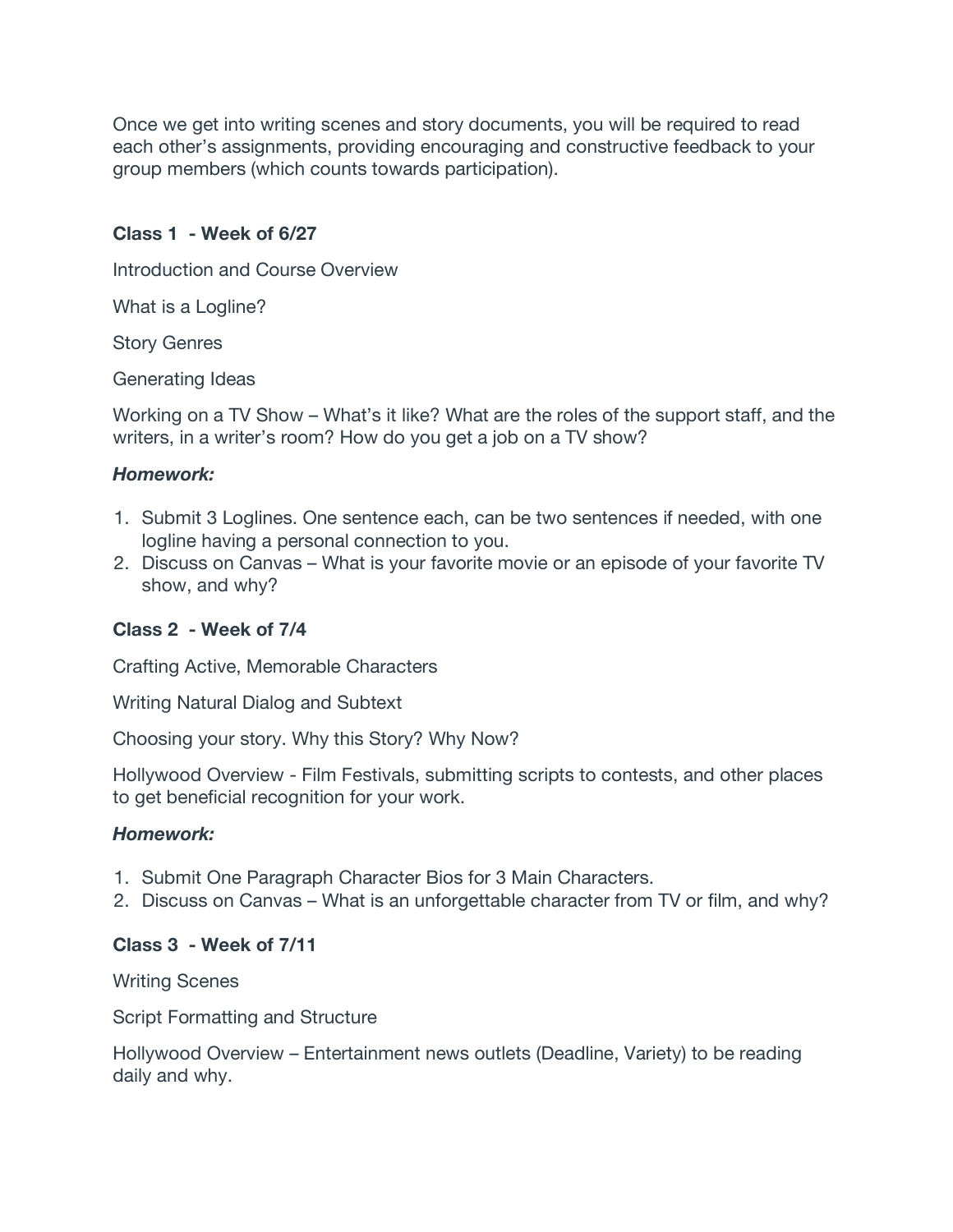# *Homework:*

- 1. Submit One 3-5 Page Scene Between Your Protagonist and One Other Character.
- 2. Discuss on Canvas What is a memorable scene from a TV or film, and why?

#### *Note: From here on out the class will transition to a workshop.*

#### **Class 4 - Week of 7/18**

Structure - Discovering Your Beginning, Middle and End.

What is a Story Document?

Hollywood Overview – The Importance of Networking: Using social media (Twitter, LinkedIn) as a networking platform in the entertainment industry.

#### *Homework:*

- 1. Submit a 1 Page Story Doc, written in essay form in a Word Document/PDF (MIDTERM)
- 2. Discuss on Canvas Give feedback to another student on their Story Doc.

#### **Class 5 - Week of 7/25**

World Building - Adding unique details to your story.

Using specifics in Character, Voice, Tone, Location and More.

Notes - How to Give and Accept Productive Feedback.

Hollywood Overview – The Business of Screenwriting. You Have a Finished Script, What Are The Next Steps? How do Agents and Managers work, ways to get them, and do you need them?

# *Homework:*

- 1. Submit a 2 Page Story Doc, which builds onto your one-page story doc.
- 2. Discuss on Canvas Give feedback to another student on their Story Doc.

#### **Class 6 - Week of 8/1**

Writing the Opening Scene

Act Structure for Short Films, Features and TV Pilots (Three Acts vs. Six Acts)

What is an Act Out or an Act Break?